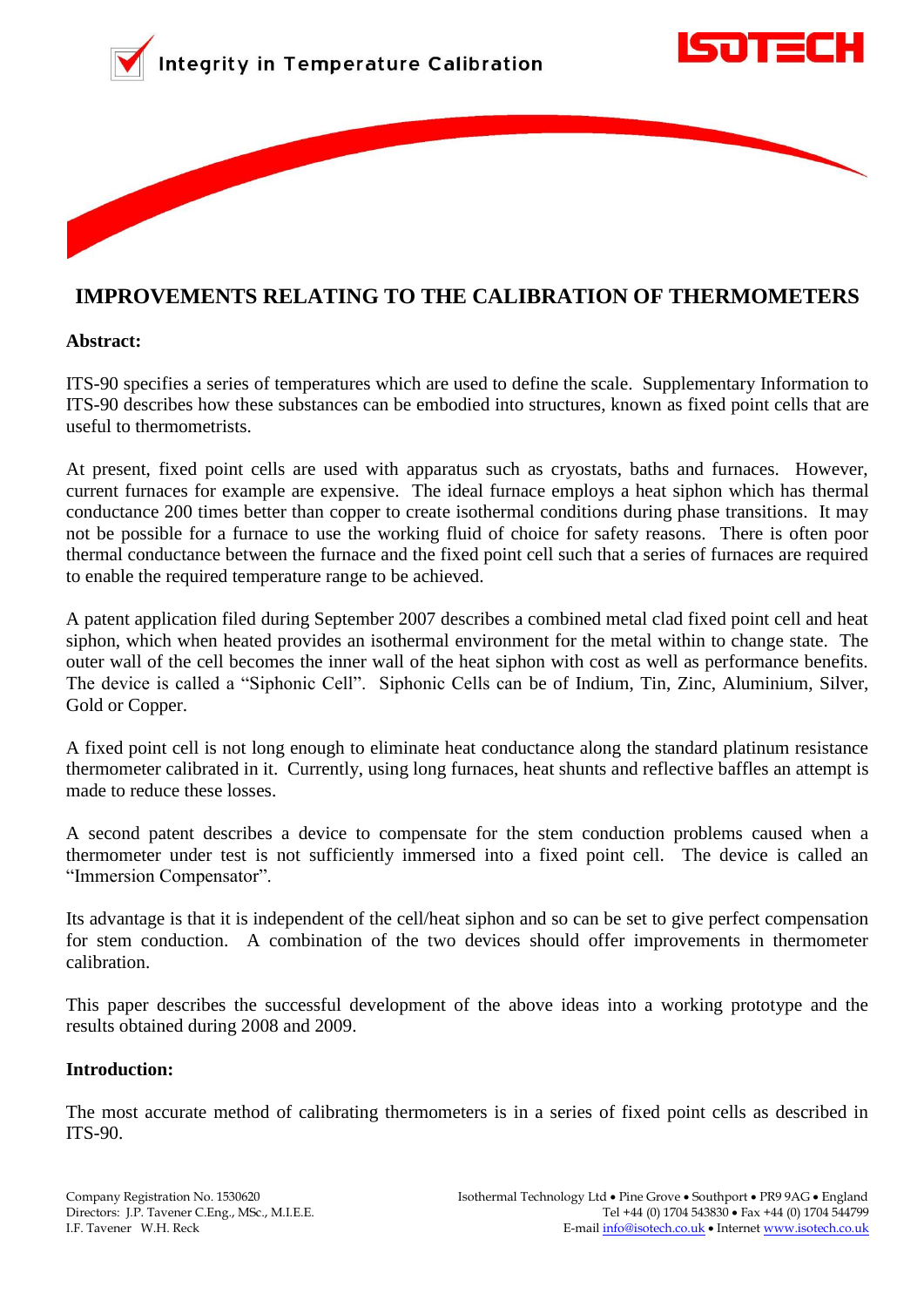





To get the best results from the melt or freeze of a fixed point cell it needs to be placed in an apparatus which is gradientless. Unfortunately no fixed point cell is long enough to eliminate the stem conduction of the thermometer and so the apparatus and cell are designed with heat reflectors, thermal shunts and layers of insulation to reduce stem conduction in the thermometer during calibration.

The result is a complicated and expensive compromise, without proper scientific basis. During 2007 an attempt was made to separate the components and recombine them into a more logical and scientific solution.

## **Combining Cell & Apparatus:**

The ideal apparatus to surround a cell is a heat pipe or heat siphon. If the outer wall of a metal clad fixed point cell also became the inner wall of the heat siphon then a very simple structure of ideal thermal profile would result.

Firstly over 160 UKAS certificates evaluating quartz and metal clad cells were compared [1].

The analysis showed no detriment occurred to the metal in the cell provided the metal cladding was properly prepared. A literature search also confirmed the above [2, 3, 4, 5, 6, 7, 8].

A heat siphon provider was approached who was prepared to share his manufacture process. Perhaps not surprisingly the metals and metal preparation procedures were almost identical to those we use in preparing metal cladding for fixed point cells.

It therefore seemed probable that such combinations would work.

The concept was patented and called a Siphonic Cell (S.C.)

# **Working Fluids:**

Water in the Heat Siphon was suitable for indium and tin, caesium or potassium for zinc and sodium for aluminium.

# **Immersion compensation (I.C.):**

The depth from metal surface to the bottom of the re-entrant tube is 180mm and this is inadequate for most SPRT"s. The unit under test therefore needs to go through an isothermal zone above the cell set to the cells transition temperature. Called an Immersion Compensator this drilled and heated thermal block sits on top the Siphonic cell.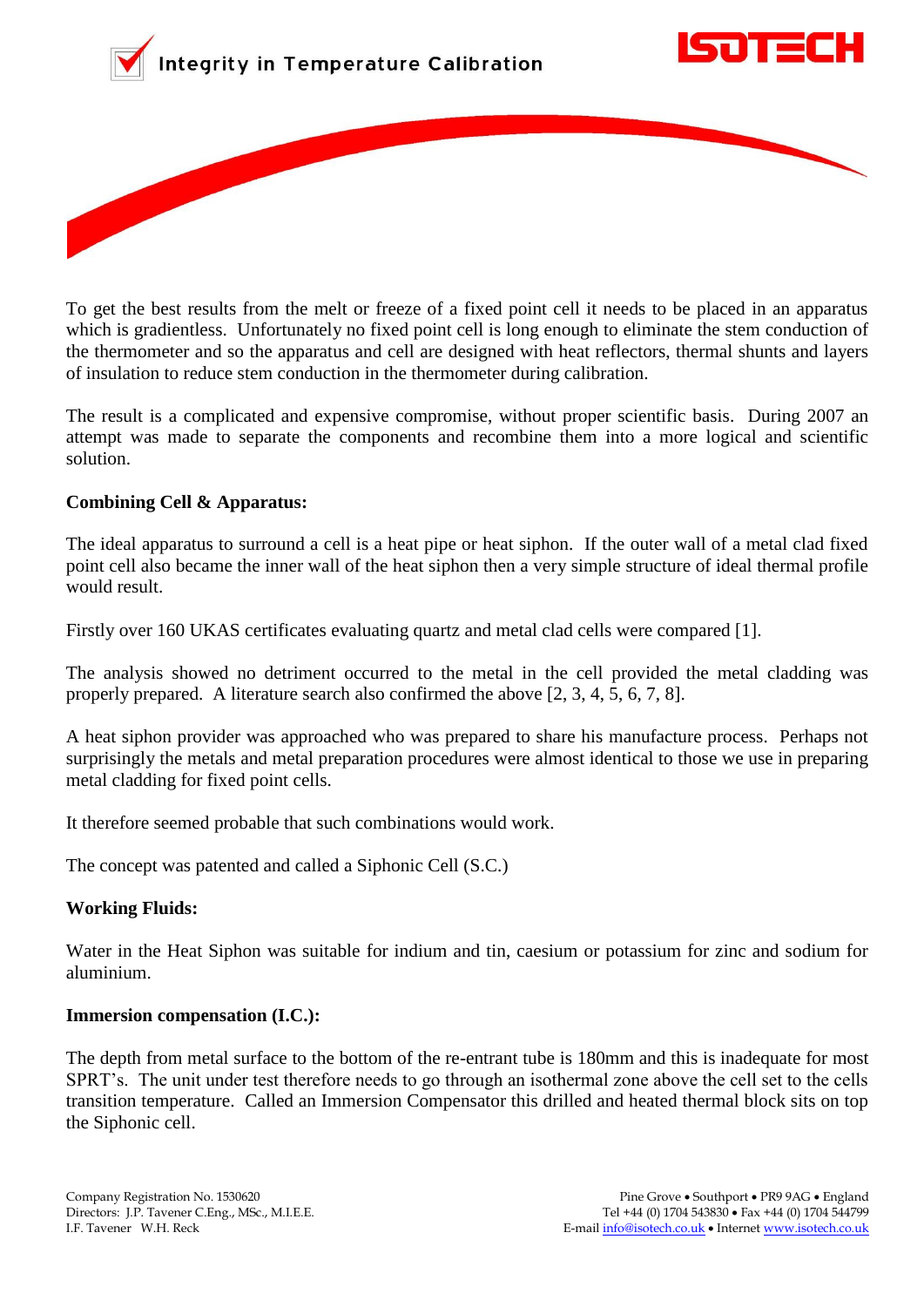





The total depth required can be calculated as follows;

*An 8mm diameter thermometer with 35mm sensing length requires maximum immersion at around 420°C*  [9]*.*

*Traceable Temperatures (2) (P 136) shows an immersion of 28 diameters (K=2) gives 0.4mK error. The new design has a total immersion of 300mm offering an immersion error of less then 0.1mK – 420°C [10].*

## **Losses:**

The Siphonic cell is dewar shaped and has no losses below the cell. After profiling the Immersion Compensator there are no losses above the cell. Extremely long plateaus with extremely close settings of the controller should be achievable.

## **Results:**

CCT/2000-13 "Optimal Realisations of the Defining Fixed Points of the ITS-90 that are used for Contact Thermometry" was chosen as the standard to which the results would be compared, as this document describes *"…techniques that should be used when it is desired to achieve realisations at the highest levels of accuracy and precision that can be expected with the best equipment presently available" [11].*

The same document describes desirable features of the melt and freeze curves.

*"The desired features of (a melt) are constancy of the temperature of the plateau over 75 – 80% of the total (melt) curve to within 1mK.* 

*…(during freezing) relative to the maximum of the freezing curve a depression of the fixed point temperature at 50% of the sample frozen of a few tenths of a milliKelvin.*

*…a 99.9999% pure sample might have depressions as follows; 0.5mK for In, 0.3mK for Sn, 0.5mK for Zn, 0.7mK for Al and 1.1mK for Ag.*

*A duration of the plateau of at least 10 hours."*

*"…the samples liquidus-point temperature obtained from a slow freeze and from a melt obtained following a fast freeze should agree within 0.2mK."*

The cell should be sufficiently immersed to exhibit no stem conduction effects over at least 3cm from the bottom of the re-entrant tube.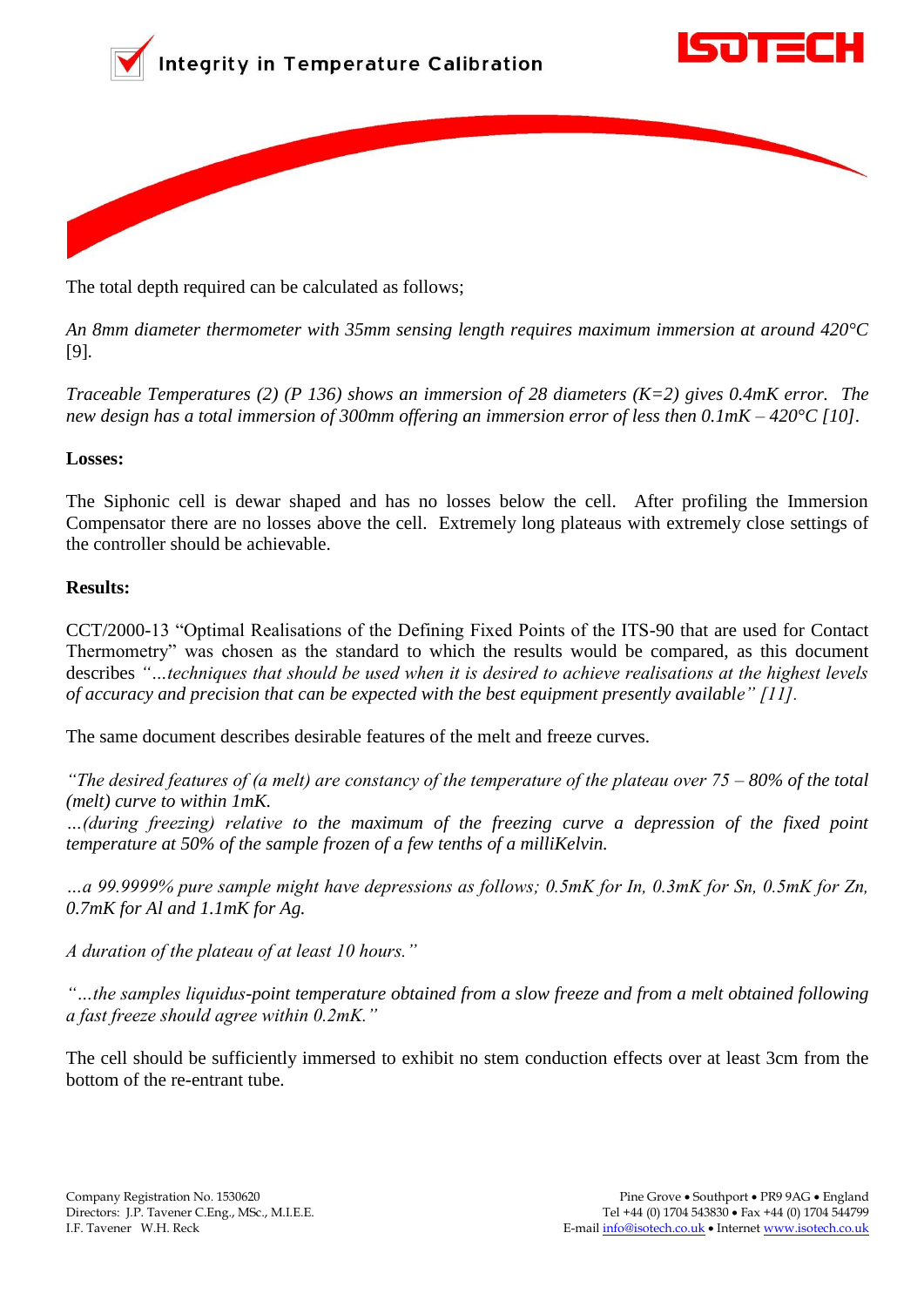





The Siphonic cells with their Immersion Compensator were assembled into simple desktop apparatus 400mm high with built-in controllers, see figures 1 and 2. The assemblage is called an ITS-90 Isothermal Tower.

ITS-90 isothermal towers of In, Sn, Zn and Al have been evaluated. Eight to ten melts and freezes were made with various settings of the Siphonic cell and also the Immersion Compensator.

Plateau lengths could be varied by offsetting the Siphonic Cell"s temperature from 30+ hours (offset 0.1°C) to 4 hours (offset 0.7°C).

In an additional test insulation was added above the immersion compensator. This made no measurable difference to the thermometers temperature but it did reduce the losses and hence power needed by the Immersion Compensator.

Total power consumption is less than 400 Watts.

|                   | <b>CCT/2000-13</b><br>Indium | <b>In Siphonic</b><br><b>Cell</b> |
|-------------------|------------------------------|-----------------------------------|
| Coincidence       | $0.1$ to $0.2mK$             |                                   |
| Length of plateau | $10H+$                       |                                   |
| 80% melt          | 1mK                          |                                   |
| 50% freeze        | 0.5mK                        |                                   |
| Purity            | 99.9999%                     | 99.9999%                          |

Conclusion: the Indium Siphonic Cell complies to the requirements of CCT/2000-13 for Indium.

|                       | <b>CCT/2000-13</b><br>Tin | <b>Sn Siphonic</b><br><b>Cell</b> |
|-----------------------|---------------------------|-----------------------------------|
| Coincidence           | $0.1$ to $0.2mK$          |                                   |
| Length of plateau     | $10H+$                    |                                   |
| 80% melt              | 1mK                       |                                   |
| 50% freeze            | 0.3mK                     |                                   |
| 'O' immersion effects | btm 30mm                  |                                   |
| Purity                | 99.9999%                  |                                   |

Conclusion: the Tin Siphonic Cell complies to the requirements of CCT/2000-13 for Tin.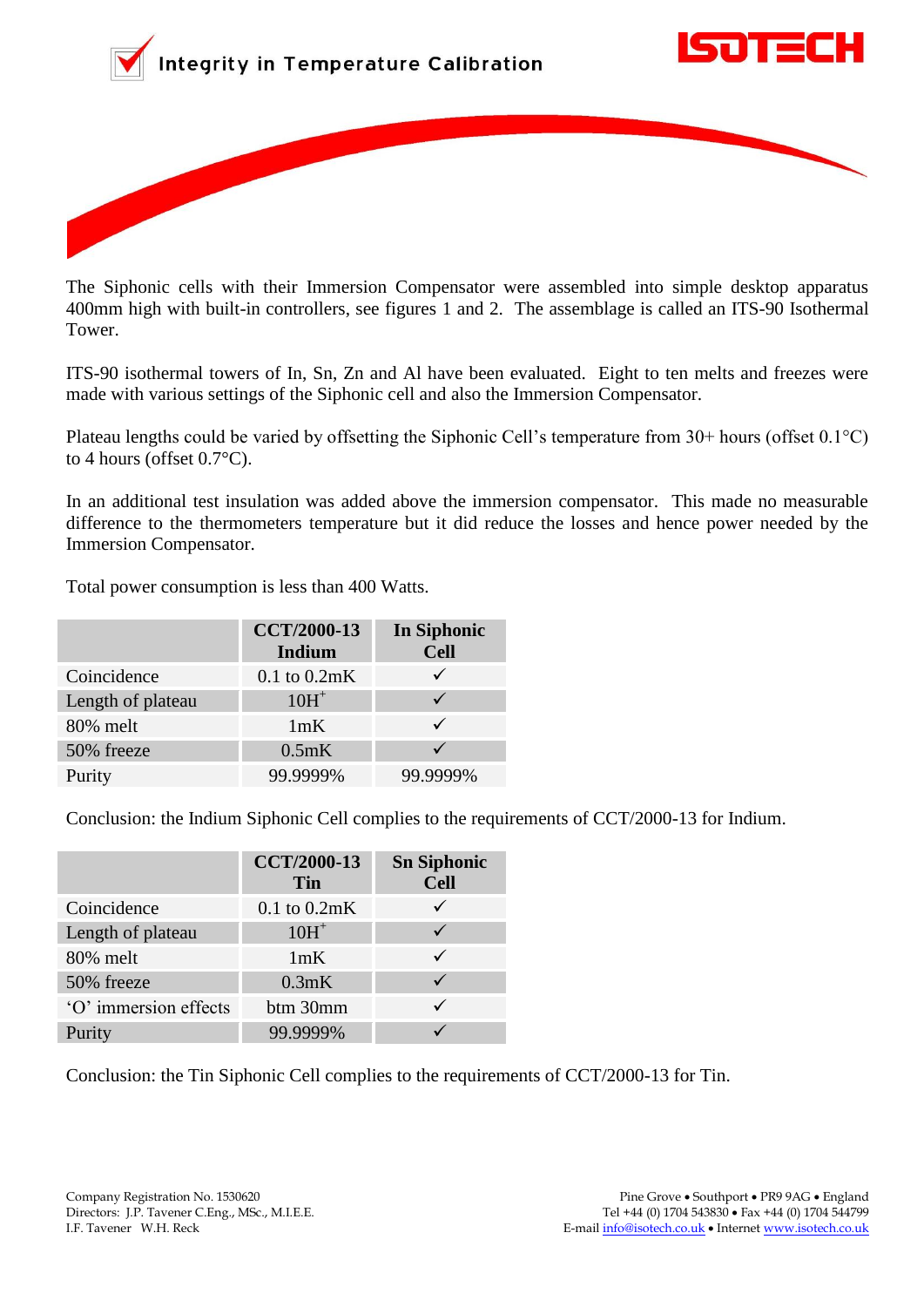





|                       | <b>CCT/2000-13</b><br>Zinc | <b>Zn Siphonic</b><br><b>Cell</b> |
|-----------------------|----------------------------|-----------------------------------|
| Coincidence           | $0.1$ to $0.2mK$           |                                   |
| Length of plateau     | $10H+$                     |                                   |
| 80% melt              | 1mK                        |                                   |
| 50% freeze            | 0.5mK                      |                                   |
| 'O' immersion effects | btm 30mm                   |                                   |
| Purity                |                            |                                   |

Conclusion: the Zinc Siphonic Cell complies to the requirements of CCT/2000-13 for Zinc.

|                       | <b>CCT/2000-13</b><br><b>Aluminium</b> | <b>Al Siphonic</b><br><b>Cell</b> |
|-----------------------|----------------------------------------|-----------------------------------|
| Coincidence           | $0.1$ to $0.2mK$                       |                                   |
| Length of plateau     | $10H+$                                 |                                   |
| 80% melt              | 1mK                                    |                                   |
| 50% freeze            | 0.6mK                                  |                                   |
| 'O' immersion effects | btm 30mm                               |                                   |
| Purity                | 99.9999%                               |                                   |

Conclusion: the Aluminium Siphonic Cell complies to the requirements of CCT/2000-13 for Aluminium.

# **Apparatus Used:**

670SQ/25.5, Serial No. 002.

microK 400 using its internal resistor Tempco .1ppm.

Ambient temperature varied between 8°C and 20°C during testing.

#### **Discussion:**

The ITS-90 isothermal towers resulting from combining ITS-90 fixed points with a Heat Siphon have shown that they can perform to the highest expectations of CCT/2000-13. By considering the immersion requirements of the thermometer-under-test built in immersion compensation enables the thermometer stem conduction errors to be eliminated.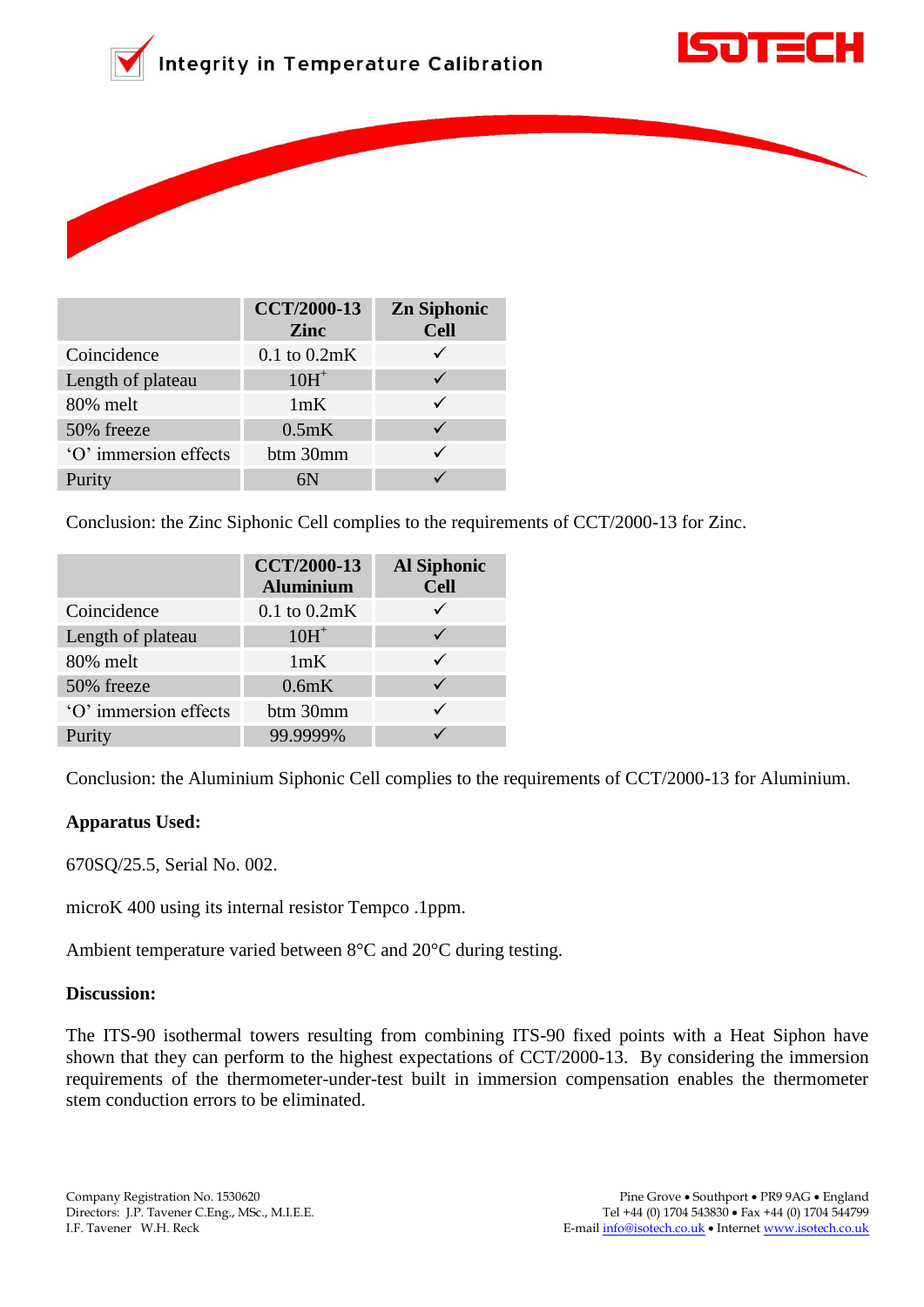





One concern of accreditation authorities is that cell and apparatus are separated during intercomparisons. ITS-90 isothermal towers are integrated:-

Cell, apparatus and stem conduction correction cannot be separated.

The new device is easier to use than current solutions.

They require a very small amount of power.

#### **Conclusion:**

The new device meets or exceeds the requirements of optimal realisations of ITS-90 (CCT/2000-13) for Indium, Tin, Zinc and Aluminium.

## **References:**

- 1. John P. Tavener, Metal Clad Fixed Point Cells for the ITS-90, NCSLi 2008 International Workshop and Symposium.
- 2. John P. Tavener, Optimal Realizations of Some Fixed Points of the ITS-90, Isotech Journal of Thermometry, Volume 10, No. 1.
- 3. J. Ancsin, E. Mendez-Lango, Comparison of Realizations of the Thermometric Fixed Points of ITS-90 in the range -38 to 420°C between Canada and Mexico, Metroligia 1996 33 415-420.
- 4. C. K. Ma, D. J. Lawlor, A Rugged Zinc Freezing Point Cell for Industrial Applications, Temperature its Measurement and Control in Science and Industry, Page 339-342, Volume 6.
- 5. J. Ancsin, Adrian Solano, Comparing some of the Temperature Scale Defining Points of ITS-90 of Canada with those of Costa Rica, SIM Publication (undated).
- 6. John P. Tavener, Open Cells, Sealed Cells, Slim Cells, Isotech Journal of Thermometry, Vol. 2, No. 1.
- 7. John P. Tavener, Freezing and Melting Points in Slim Cells, Isotech Journal of Thermometry, Vol. 8, No. 1.
- 8. John P. Tavener, Slim Cells An International Intercomparison, Temperatur 2003, PTB in Berlin,  $8/9<sup>th</sup>$  September 2003.
- 9. Supplementary Information for the ITS-90, BIPM 1990, P.93.
- 10. J. V. Nicholas/Dr. White, J. Wiley 2001, Traceable Temperatures.
- 11. Optimal Reslizations of the Defining Fixed Points of The ITS-90 that are used for Contact Thermometry, CCT/2000-13.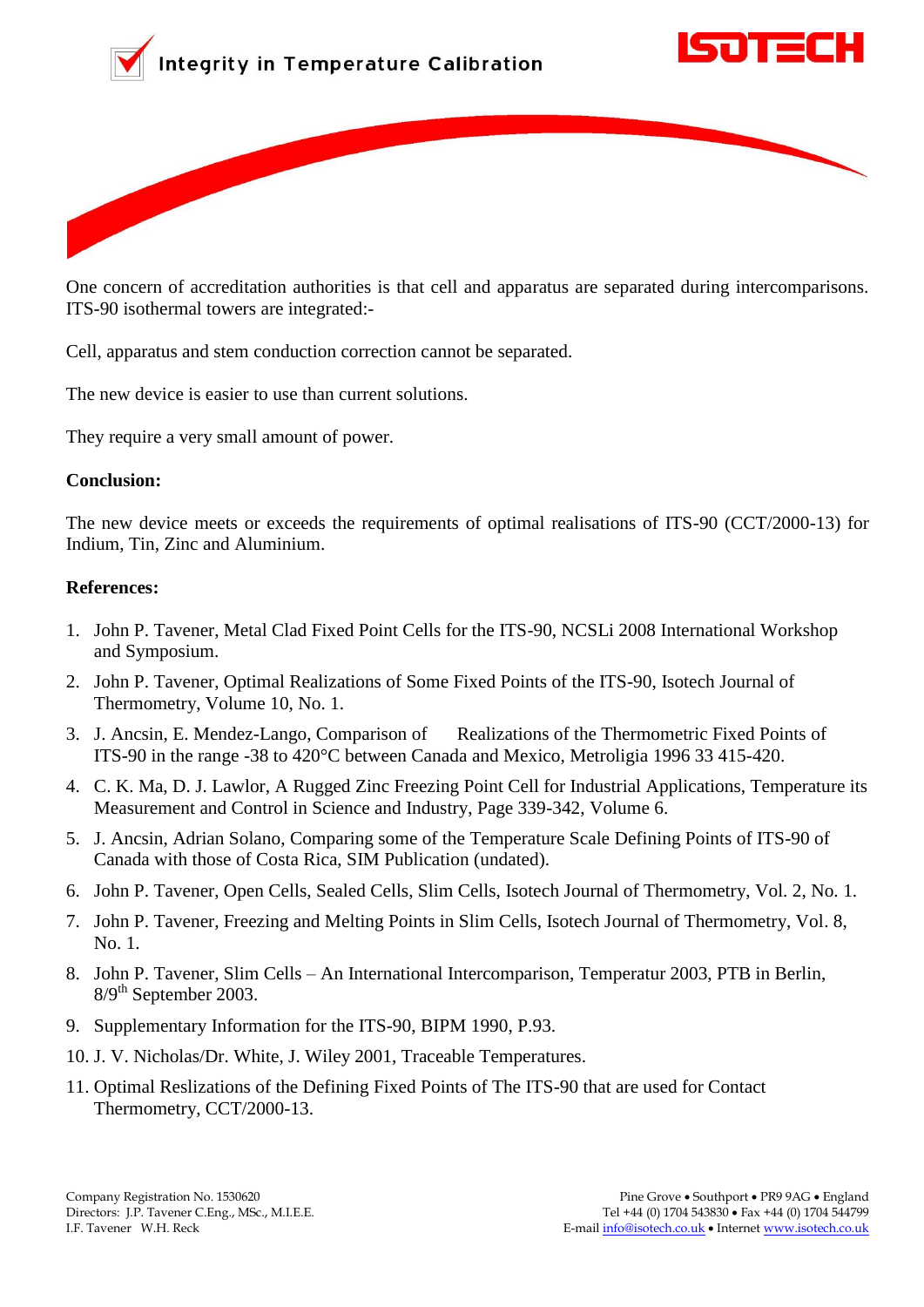





**Figure 1: Siphonic Cell & Immersion Compensator**



**Figure 2: ITS-90 Isothermal Tower**

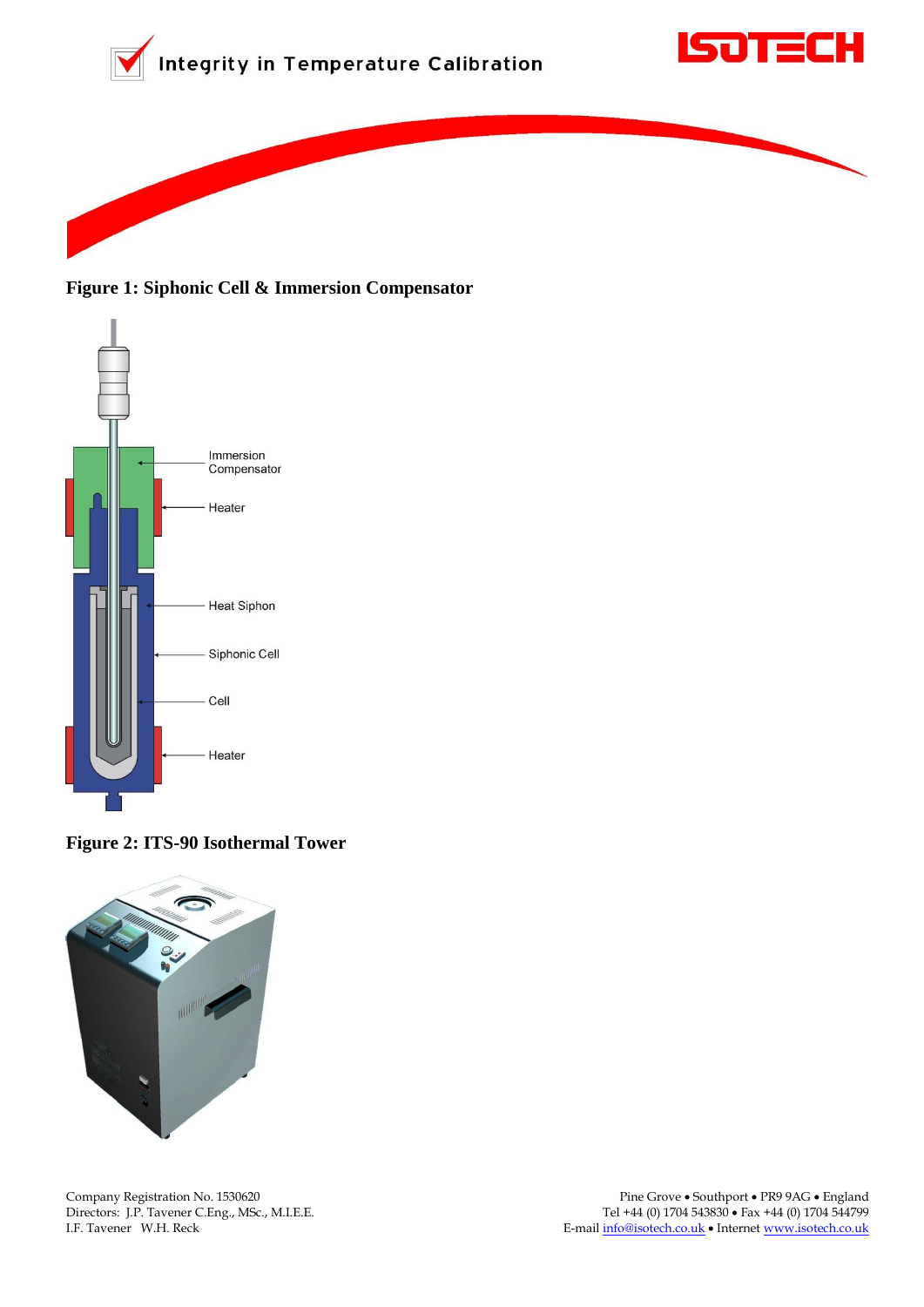





**Graph 1: Siphonic In Fixed Point Cell Melt Plateau (26th April 2008)**



**Graph 2: Siphonic In Fixed Point Cell Freeze Plateau (6 th May 2008)**

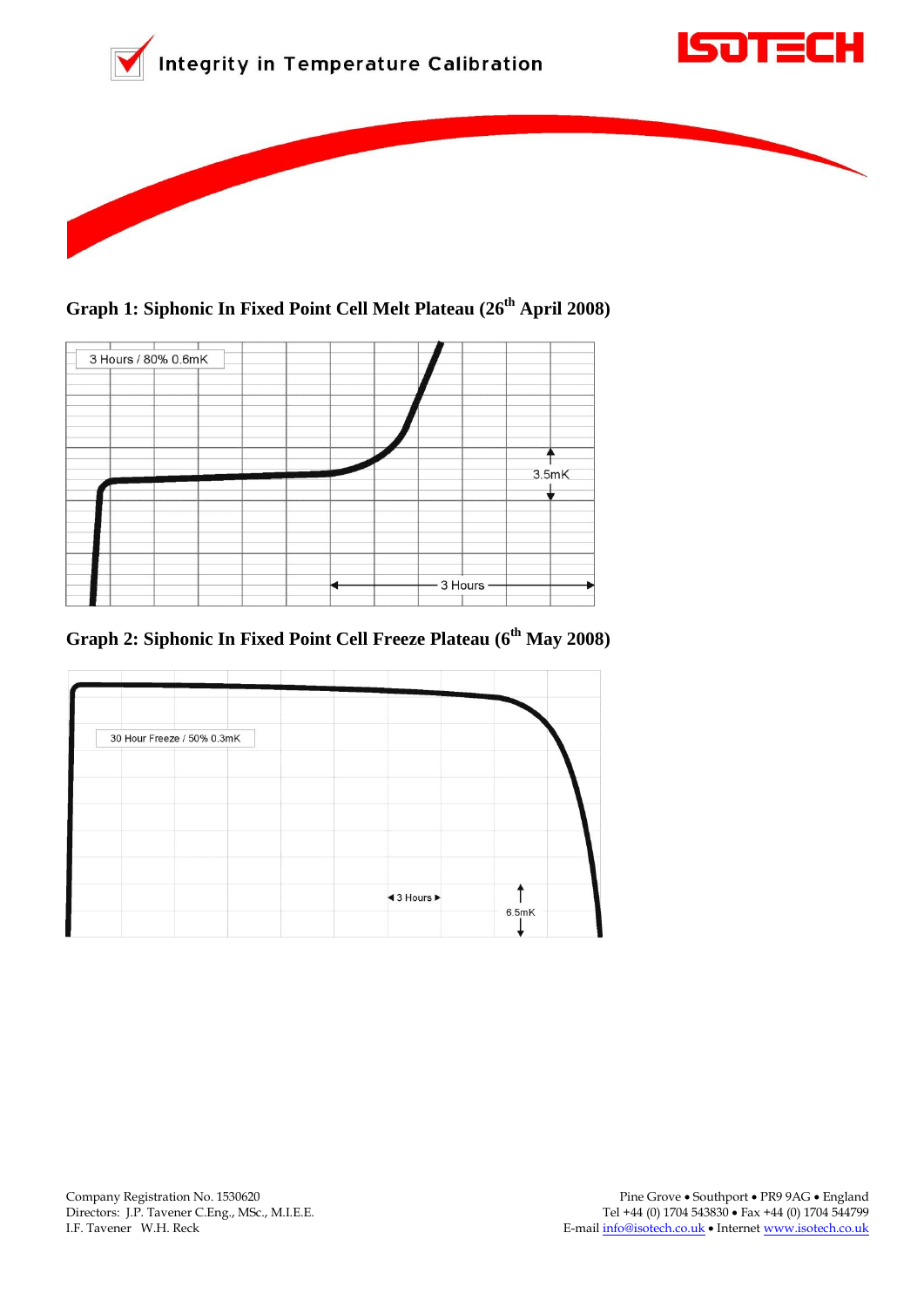



**Graph 3: Siphonic Sn Fixed Point Cell Melt Plateau (27th November 2008)**



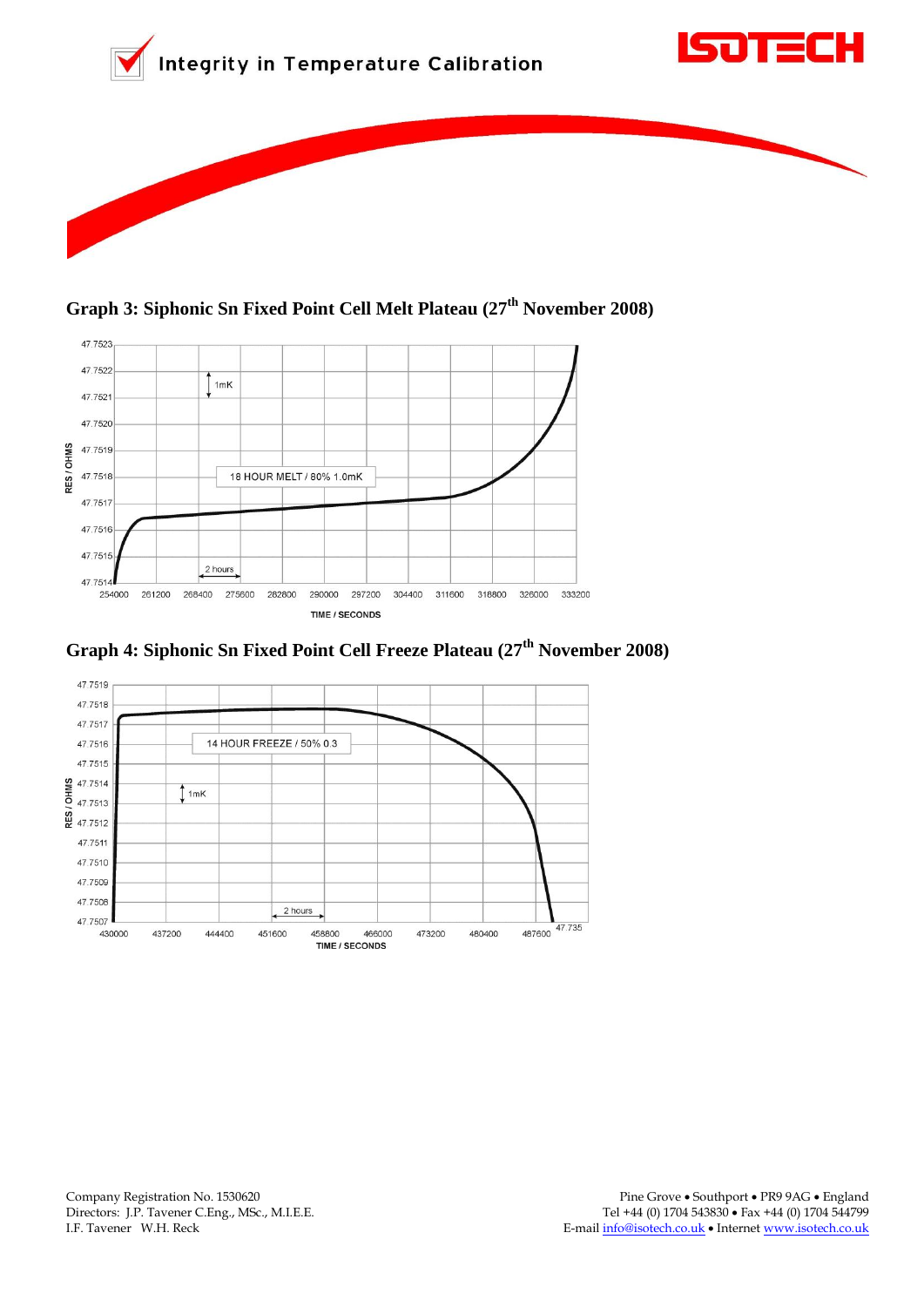

**Graph 5: Siphonic Zn Fixed Point Cell Melt Plateau (24th February 2009)**



**Graph 6: Siphonic Zn Fixed Point Cell Freeze Plateau (25th February 2009)**